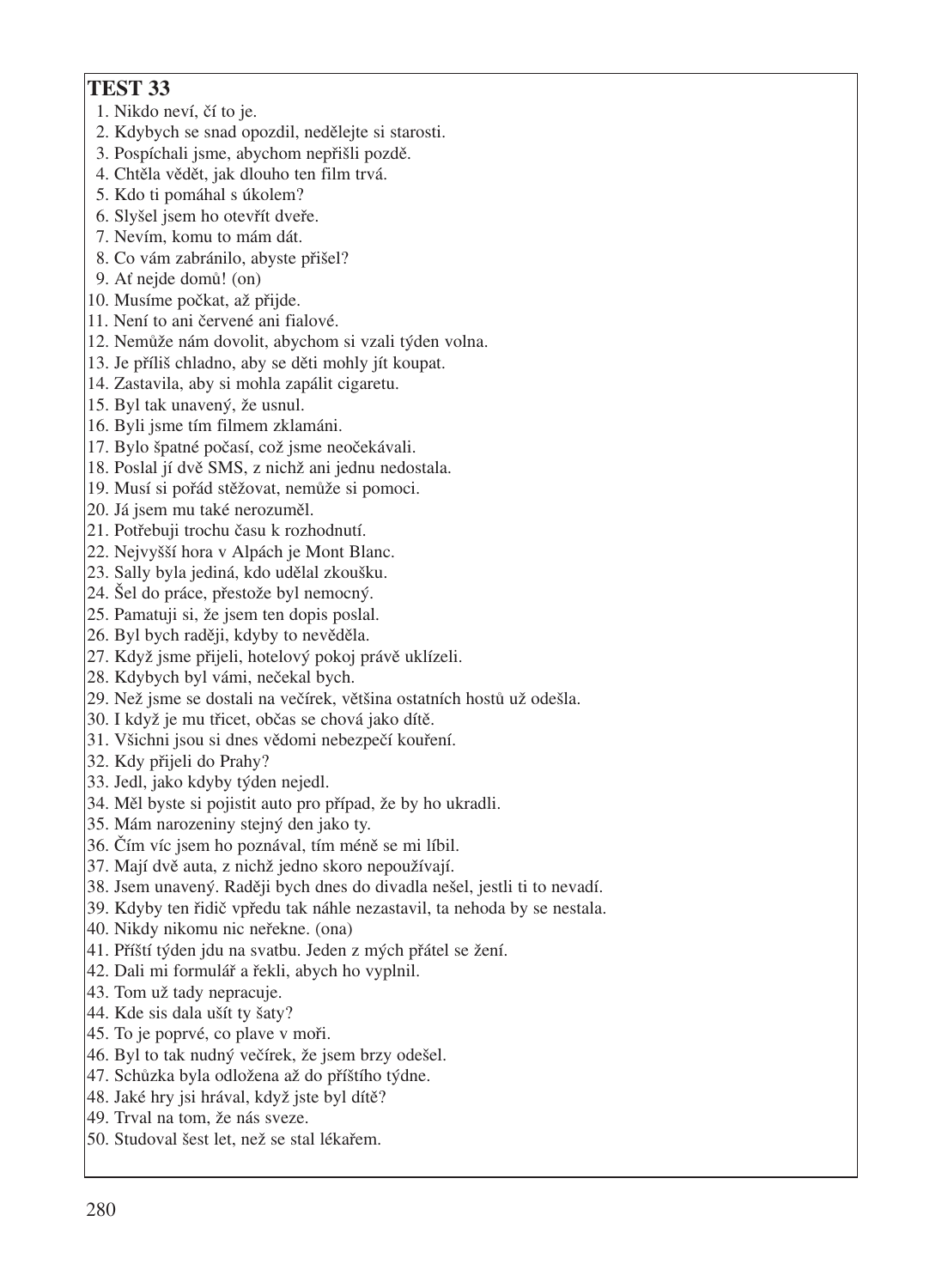**TEST 33** 1. Nobody knows whose it is. (19) 2. If I should come later, don't worry. (12) 3. We hurried (so as) not to be late. (26) 4. She wanted to know how long the film lasted. (18) 5. Who helped you with your homework? (27) 6. I heard him open the door. (21) 7. I don't know who(m) to give it to. (19) 8. What **prevented** you **from** coming? (21) 9. Don't let him go home. (20) 10. We must wait till he comes. (22) 11. It is neither red nor violet. (34) 12. He cannot allow us to take a week off. (21) 13. It's too cold for the children to go swimming. (25) 14. She stopped to light a cigarette. (21) 15. He was so tired (that) he fell asleep. (26) 16. We were **disappointed with** the film. (37) 17. The weather was bad, which we hadn't expected. (19) 18. He has sent her two SMS, neither of which she has received. (19) 19. He **can't help** complaining. (21) 20. I didn't understand him either. (28) 21. I need a little time to make a decision. (31, 36) 22. The highest mountain in the Alps is Mont Blanc. (30, 31) 23. Sally was the only one to pass the exam. (31) 24. He went to work in spite of being ill. (24) 25. I remember sending the letter. (21) 26. I'd rather she didn't know. (17) 27. When we arrived the hotel room was being cleaned. (3, 4, 11) 28. If I were you I wouldn't wait.(12) 29. By the time we got to the party, most of the other guests had gone. (7, 32) 30. Even if he is thirty he sometimes behaves like a child. (23, 33, 36) 31. Everybody is aware of the dangers of smoking nowadays. (32, 35) 32. When did they *arrive in* Prague? (27, 35) 33. He ate as if he hadn't eaten for a week. (12) 34. You should insure your car in case it is stolen. (10) 35. My birthday is (on) the same day as yours. (32, 33) 36. The more I got to know him, the less I liked him. (31) 37. They have got two cars, one of which they hardly ever use. (19, 32) 38. I'm tired. I'd rather not go to the theatre, if you don't mind. (17) 39. If the driver in front hadn't stopped so suddenly, the accident wouldn't have happened. (12) 40. She never tells anybody anything. (32) 41. I'm going to a wedding next week. A friend of mine / One of my friends is getting married. (9, 32) 42. They gave me a form and told me to **fill** it **in**. (18, 38) 43. Tom doesn't work here any longer. (36) 44. Where did you have your dress made? (16) 45. It's the first time he has swum in the sea. (5) 46. It was such a dull party that I left early. (25) 47. The meeting has been **put off** until next week. (5, 38) 48. What kind of games did you use to play when you were a child? (3) 49. He insisted on giving us a lift. (21) 50. He had been studying for six years before he became a doctor. (8)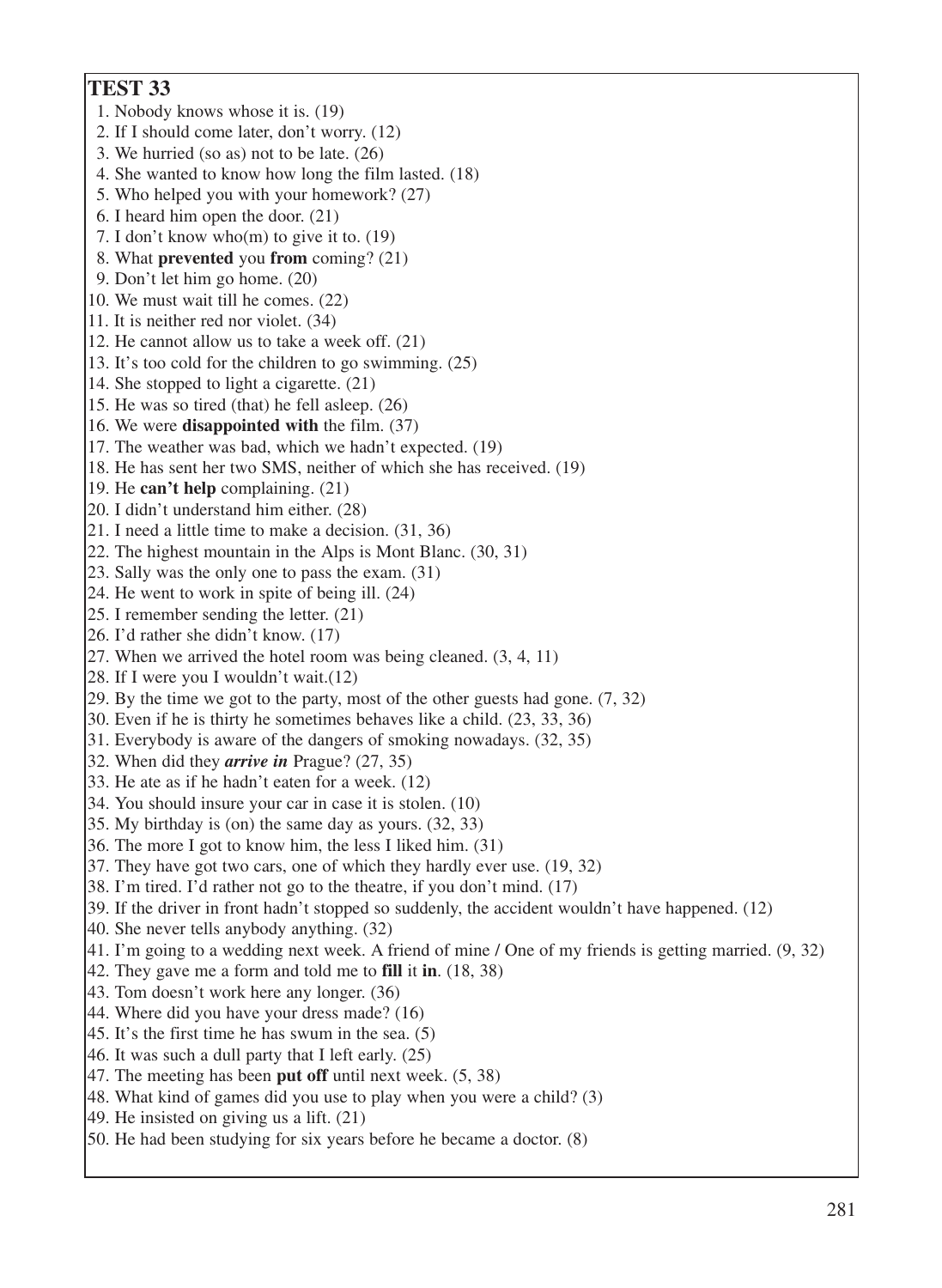- 1. V kolik hodin jste přijeli do hotelu?
- 2. Nemá smysl zapínat televizi, nefunguje.
- 3. Nedělej si starosti jak se dostaneš po večírku domů, můžeš přespat u mě.
- 4. Vyrazili za úsvitu, aby se vyhnuli dopravní zácpě.
- 5. Teď je mnohem šťastnější než dřív.
- 6. Poslední tři roky studuji italštinu.
- 7. Prosila ho, aby nic neříkal.
- 8. Kéž bych se nepohádal se svou dívkou.
- 9. Jestliže chcete zhubnout, měl byste zkusit cvičit.
- 10. Obchodní dům byl plný lidí.
- 11. Vzala si s sebou dvě zavazadla.
- 12. Nejlepší způsob, jak ho poznat, je s ním mluvit.
- 13. Víte, kdo se začal prát?
- 14. Pracuje v bance, že?
- 15. Dnes večer nikam nejdu.
- 16. Určitě jsi ho už předtím viděla.
- 17. Dopisujeme si.
- 18. Kéž by změnila názor.
- 19. Kočka chytila pár myší.
- 20. Určitě to najde.
- 21. Vrátí se brzo? Myslím, že ano.
- 22. Bude−li pracovat pilněji, zvýší mu plat.
- 23. Navrhuji koupit za dárek něco jiného.
- 24. Do zimy své auto prodám.
- 25. Velmi rád cestuje / Je blázen do cestování.
- 26. Nemohla začít vařit, dokud nenakoupila.
- 27. Možná, že teď spí.
- 28. Nevadí mi, že jsem sám.
- 29. Podařilo se mi ten vysoušeč vlasů opravit.
- 30. Byl jsem donucen se učit.
- 31. Slyšel jsem ho, jak otvírá dveře.
- 32. Ať si to další pivo nedává.
- 33. Aspoň ses mohl zeptat.
- 34. Čím déle to budeš odkládat, tím to bude horší.
- 35. Zítra v 8 hodin budu odjíždět do Londýna.
- 36. Jak dlouho už hledáš novou práci?
- 37. Životní náklady prý stoupají každý měsíc.
- 38. Nevadí vám, že nepřijdu?
- 39. Nemusela jsi utratit všechny ty peníze najednou.
- 40. Kdyby snad pršelo, ten zápas bude zrušen.
- 41. Kéž bych byl lepší v lyžování, ostatní děti by se mi nesmály.
- 42. Chystají se to jezero dekontaminovat.
- 43. Už mně neplatí týdně.
- 44. Řekl mi, že na podzim jede do Ameriky.
- 45. Nikdy nelže.
- 46. Nevím, zda mu budu moci pomoci, ale udělám, co bude v mých silách.
- 47. Sotva jsem odešel z té budovy, vybuchla bomba.
- 48. Určitě už zhubla aspoň pět kilo od té doby, co začala držet tu dietu.
- 49. Kdyby méně jedl, byl by v lepší kondici.
- 50. Přestože policie neměla dost důkazů, zatkla ho.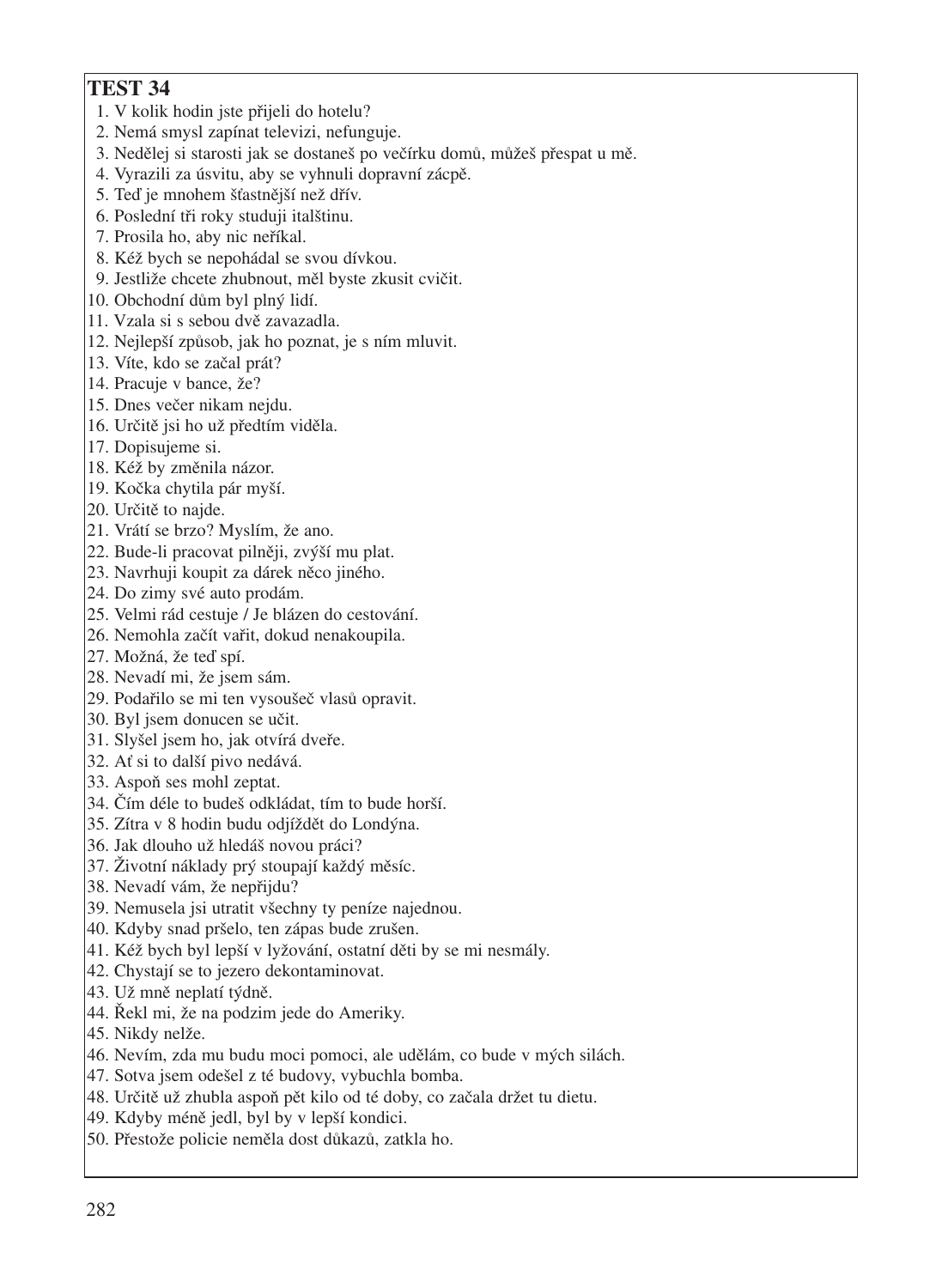- 1. What time did you **arrive at** the hotel? (27, 35)
- 2. It's no use **turning on** the TV, it's *out of order*. (21, 35)
- 3. Don't worry about getting home after the party, I can **put** you **up**. (38)
- 4. They **set off** at dawn to avoid the traffic jam. (35, 38)
- 5. He is much happier at present than before. (31)
- 6. She has been studying Italian for the past three years. (6)
- 7. She begged him not to say anything. (18)
- 8. I wish I hadn't argued with my girlfriend. (14)
- 9. If you want to lose you weight you should try doing excercises. (10, 21)
- 10. The department store was full of people / crowded with people. (3)
- 11. She took two pieces of luggage with her. (29)
- 12. The best way to **get to know** him is to talk to him. (32)
- 13. Do you know who started to fight? (27)
- 14. She works at a bank, doesn't she? (27)
- 15. I'm not going anywhere tonight. (9, 32)
- 16. You must have seen him before. (10)
- 17. We write to each other. (32)
- 18. If only she changed her mind. (14)
- 19. The cat caught a few mice. (29)
- 20. He is certain to find it. (31)
- 21. Will he be back soon? I think so / I suppose so. (9, 27)
- 22. If he works harder they will increase his pay. (12)
- 23. I suggest buying something else as a present. (21, 36)
- 24. I'll have sold my car by winter. (9)
- 25. He is very fond of / keen on travelling. (21)
- 26. She couldn't start cooking until she had done the shopping. (3, 7, 10)
- 27. He may be sleeping now. (10)
- 28. I don't mind being alone. (21)
- 29. I succeeded in repairing / I managed to repair the hair−dryer. (21)
- 30. I was made to study. (10, 21)
- 31. I heard him openning the door. (21)
- 32. Don't let him have another beer. (20, 32)
- 33. You might have asked at least. (10)
- 34. The longer you **put** it **off** the worse it will be. (31, 38)
- 35. I'll be leaving / I am leaving for London at 8 o'clock tomorrow. (9)
- 36. How long have you been **looking for** a new job? (6)
- 37. The cost of living is said to rise every month. (15, 36)
- 38. Do you mind my not coming? (21)
- 39. You needn't have spent all the money at once. (10)
- 40. If it should rain, the match will be cancelled / **called off**. (12)
- 41. If only I were better at skiing, the other children wouldn't laugh at me. (14, 32, 37)
- 42. They are going to decontaminate that lake. (9)
- 43. I am no longer paid weekly. / I am not paid weekly any more. (36)
- 44. He told me that he was going to America in the autumn. (18)
- 45. He never *tells a lie*. (18)
- 46. I don't know if I can help him, but I'll do my best. (22, 36)
- 47. Hardly had I left the building when the bomb **went off**. (13, 38)
- 48. She must have lost at least five kilos since she **went on** that diet. (10)
- 49. If he ate less, he would be in better condition. (12)
- 50. Although the police didn't have enough evidence, they arrested him. (23, 29)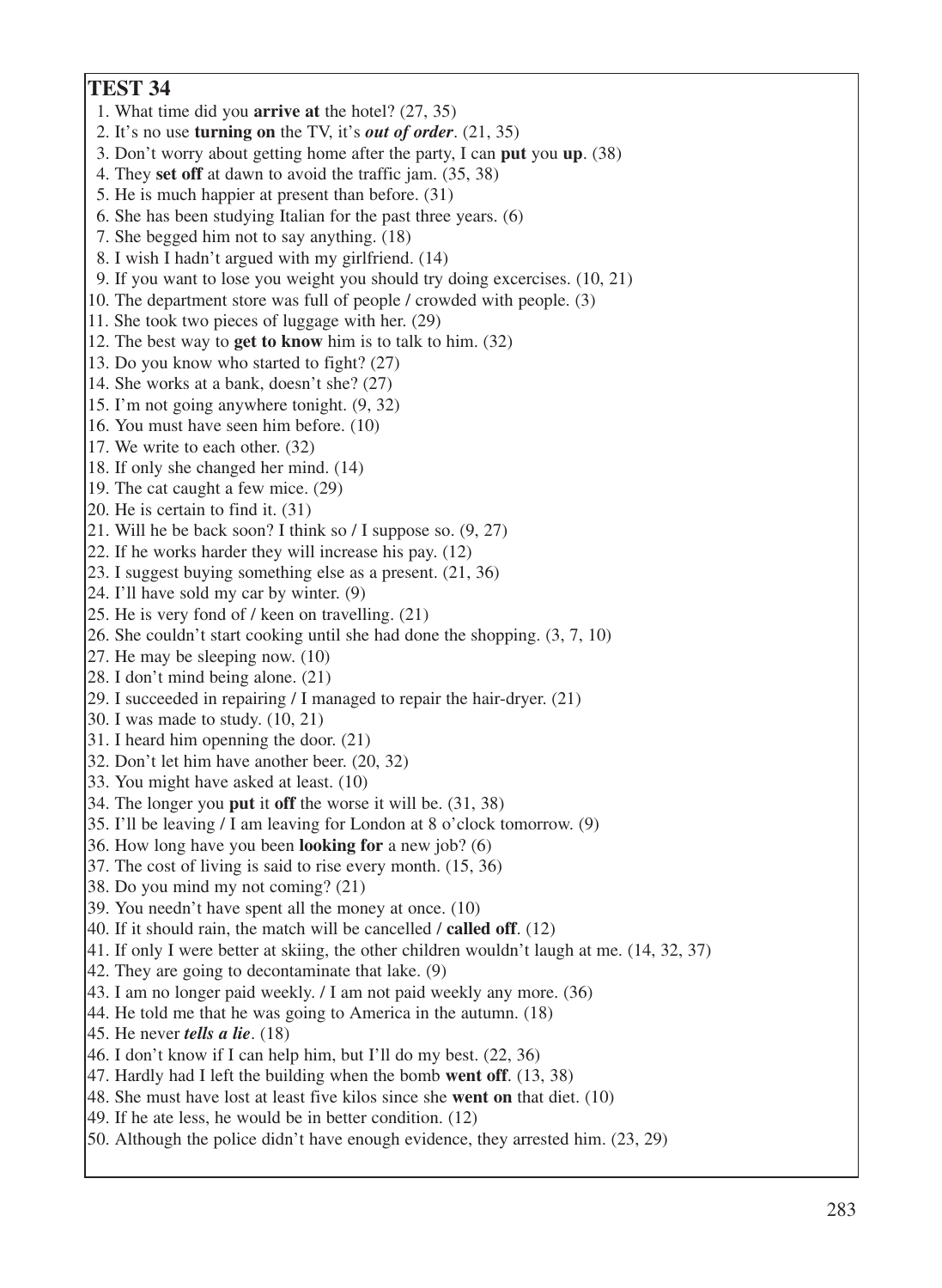- 1. Potkala svého manžela, když studovala v Londýně.
- 2. Možná, že přijde, bude−li mít čas.
- 3. Nevím, co udělá příště.
- 4. Proslovem ministra byl znuděn.
- 5. Vyhrožoval mi, že mě zabije, jestliže to ohlásím policii.
- 6. Popřel, že by překročil rychlost.
- 7. Nemusí si kupovat nový slovník, že?
- 8. Kdyby se toho závodu nezúčastnil, nebyl by si zlomil nohu.
- 9. Kupovala si neustále nové šaty, i přesto, že už měla víc oblečení, než mohla nosit.
- 10. Možná, že tu báseň lépe pochopíš, když ji zkusíš přečíst nahlas.
- 11. Raději by sis měl dělat poznámky.
- 12. Mluví příliš rychle na to, abychom mu rozuměli.
- 13. Dovolili nám, abychom si v katedrále vyfotili středověkou hrobku.
- 14. Nevidím, rozsviť světlo.
- 15. Do pěti hodin tu hru dohrají.
- 16. Je čas, aby to už překonala.
- 17. Požádal nás, abychom tak nehlučeli.
- 18. Nevzpomínám si, že bych ten obraz v galerii viděl, ale spěchal jsem a nezastavil jsem se, abych se podíval do katalogu.
- 19. To už je druhý vynikající nápad, se kterým přišel.
- 20. Smutně mě pozdravil a řekl mi, že poslední autobus právě odjel.
- 21. Nemusela sis dávat ty šaty přešít.
- 22. Kdo volal lékaře? (trp. rod)
- 23. Když odešel do důchodu, začal se vážně věnovat rybaření.
- 24. Nezapomeň mu zítra večer zavolat.
- 25. Tahle stará židle potřebuje znovu natřít.
- 26. Slíbila, že už tam příště nepůjde.
- 27. Zatímco jsem spal, vyloupili mi dům. (trp. r.)
- 28. Nesnáším plavat ve studené vodě.
- 29. Nevíte náhodou, jestli tady není nějaké golfové hřiště?
- 30. Neměl ji říkat, že ji miluje, když ji nemiloval.
- 31. Kdyby byla přišla včas, dostala by lepší místo.
- 32. Pan Smith vám napíše poté, co zváží vaši nabídku.
- 33. John nám půjčil auto, abychom mohli jet na dovolenou.
- 34. Od té doby, co se pohádali, nemluvil s ní.
- 35. Nedá si od nikoho poradit.
- 36. Kdyby byla rozumná, bývala by si ten zámek dala vyměnit.
- 37. Když zloděj utekl, dům právě sledovala policie. (trp. rod)
- 38. Můžete mi říct, kolik to stojí?
- 39. Nevím, zda přijede autobusem nebo autem.
- 40. Varoval bych svého přítele, že otevírací doba se liší od hospody k hospodě.
- 41. Mladí lidé na venkově nemají v noci kam chodit a co dělat.
- 42. Naše škola by měla počítače, kdyby si je mohla dovolit.
- 43. Ačkoliv byl ten výlet drahý, každý student cítil, že to byla ta nejvzrušující věc, jakou kdy podnikli.
- 44. Nábytek potřebuje opravit.
- 45. Je mnoho léků, které nesmí brát těhotné ženy. (trp. rod)
- 46. Vzpomínám si, že jsem ten fotbalový zápas viděl.
- 47. Nemohu vystát lidi, kteří kouří v restauracích.
- 48. Byly tam tak dlouhé řady, že bylo nemožné, abychom čekali.
- 49. Právě budují nový terminál. (trp. r.)
- 50. Ten talíř byl tak horký, že ho John nemohl sebrat.